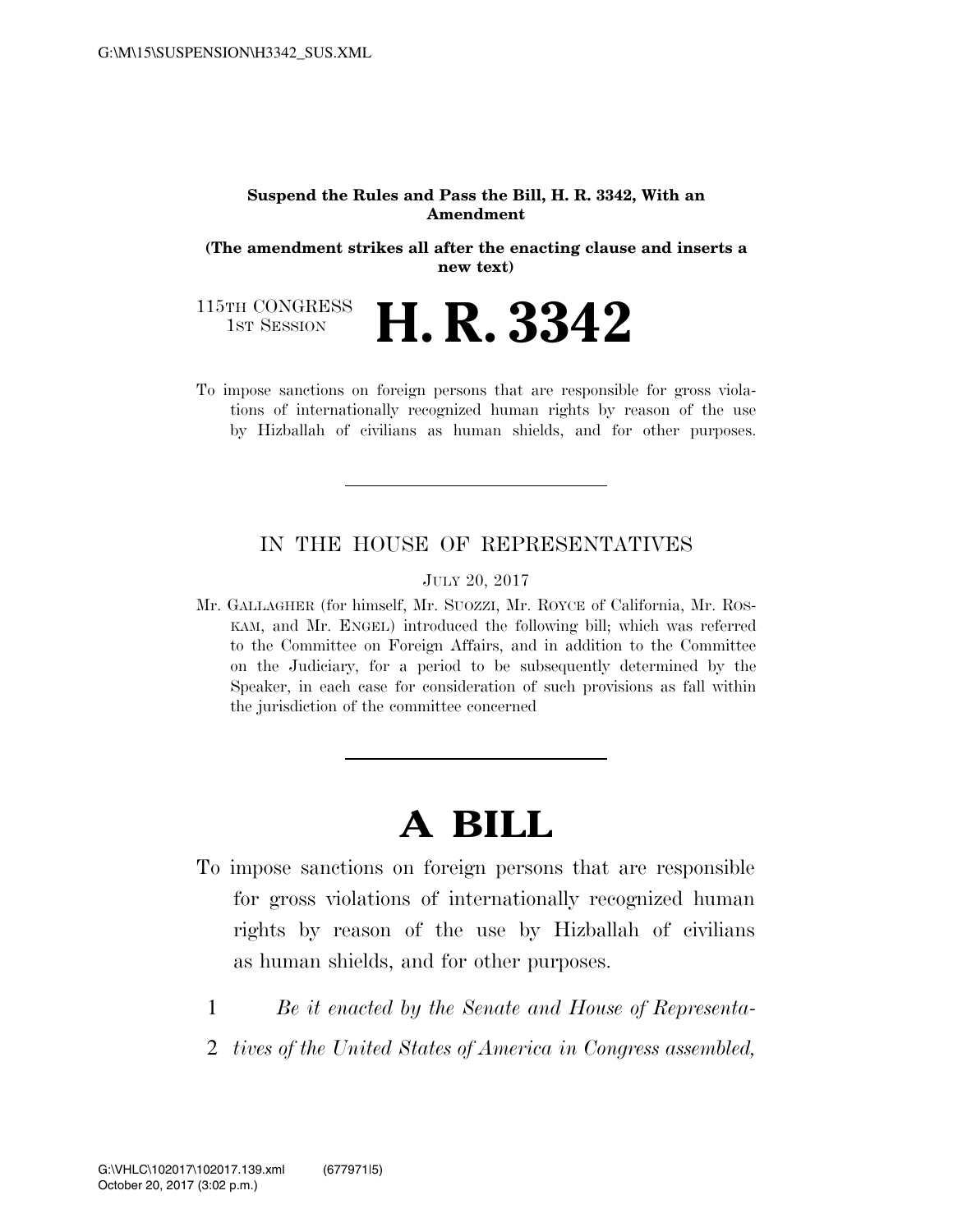$\mathfrak{D}$ 

#### **SECTION 1. SHORT TITLE.**

 This Act may be cited as the ''Sanctioning Hizballah's Illicit Use of Civilians as Defenseless Shields Act''.

#### **SEC. 2. FINDINGS.**

Congress finds the following:

 (1) Human shields are civilians, prisoners of war, and other noncombatants whose presence is de- signed to protect combatants and military objects from attack, and the use of human shields violates international law.

 (2) Throughout the 2006 conflict with the State of Israel, Hizballah forces utilized human shields to protect themselves from counterattacks by Israeli forces, including storing weapons inside civilian homes and firing rockets from inside populated civil-ian areas.

 (3) Hizballah has rearmed to include an arsenal of over 150,000 missiles, and other destabilizing weapons provided by the Syrian and Iranian govern- ments, which are concealed in Shiite villages in southern Lebanon, often beneath civilian infrastruc-ture.

 (4) Hizballah is legally required to disarm under both United Nations Security Council Resolu-tion 1701 (2006) and the Taif Agreement (1989).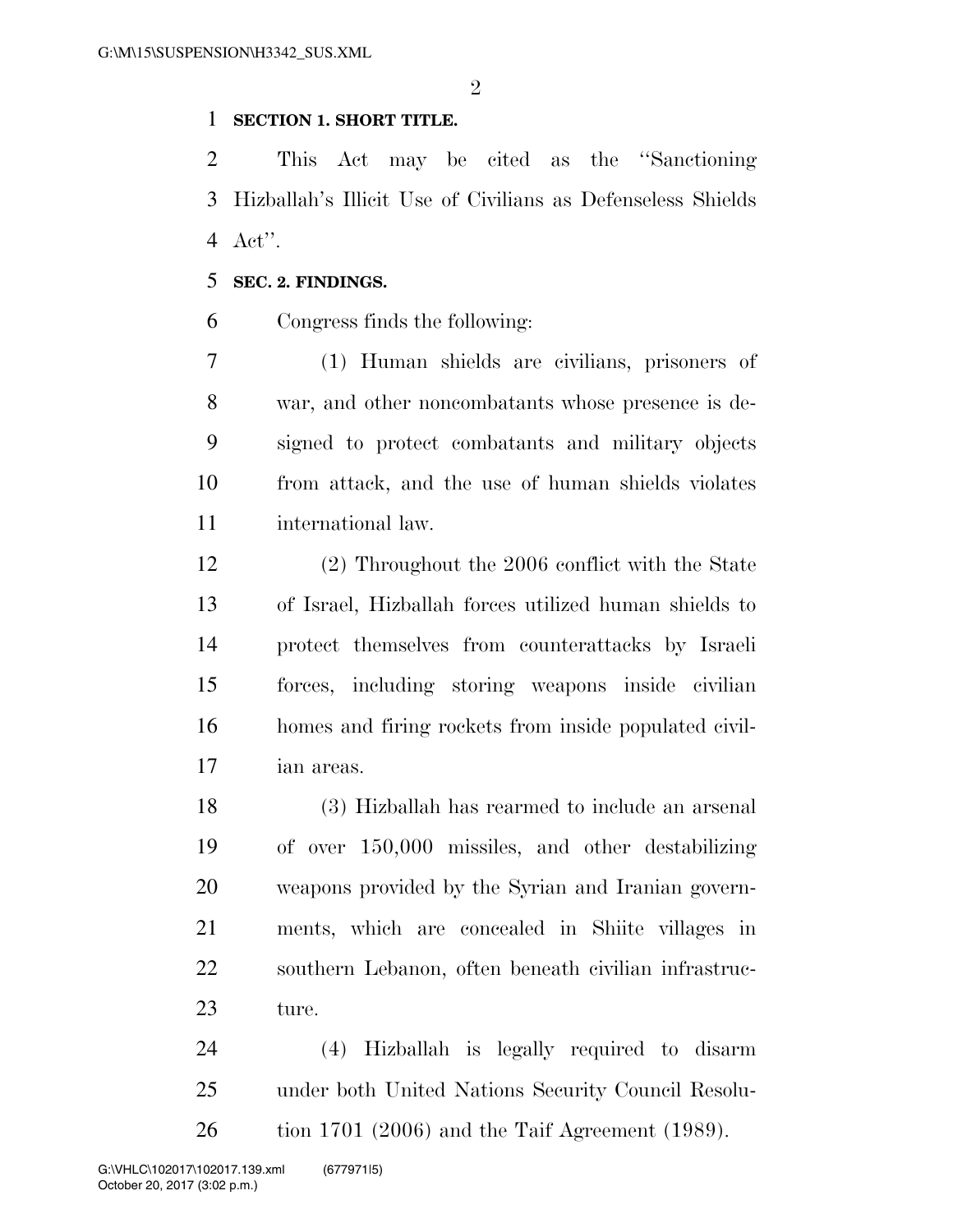(5) Hizballah maintains an armed military force within Lebanon's sovereign territory in direct viola- tion of United Nations Security Council Resolutions 1559 (2004) and 1680 (2006), thus preventing Leb- anon from exerting its lawful control over its inter-nationally recognized borders.

## **SEC. 3. STATEMENT OF POLICY.**

 It shall be the policy of the United States to consider the use of human shields by Hizballah as a gross violation of internationally recognized human rights, to officially and publicly condemn the use of innocent civilians as human shields by Hizballah, and to take effective action against those that engage in the grave breach of inter-national law through the use of human shields.

### **SEC. 4. UNITED NATIONS SECURITY COUNCIL.**

 The President should direct the United States Per- manent Representative to the United Nations to use the voice, vote, and influence of the United States at the United Nations Security Council to secure support for a resolution that would impose multilateral sanctions against Hizballah for its use of civilians as human shields.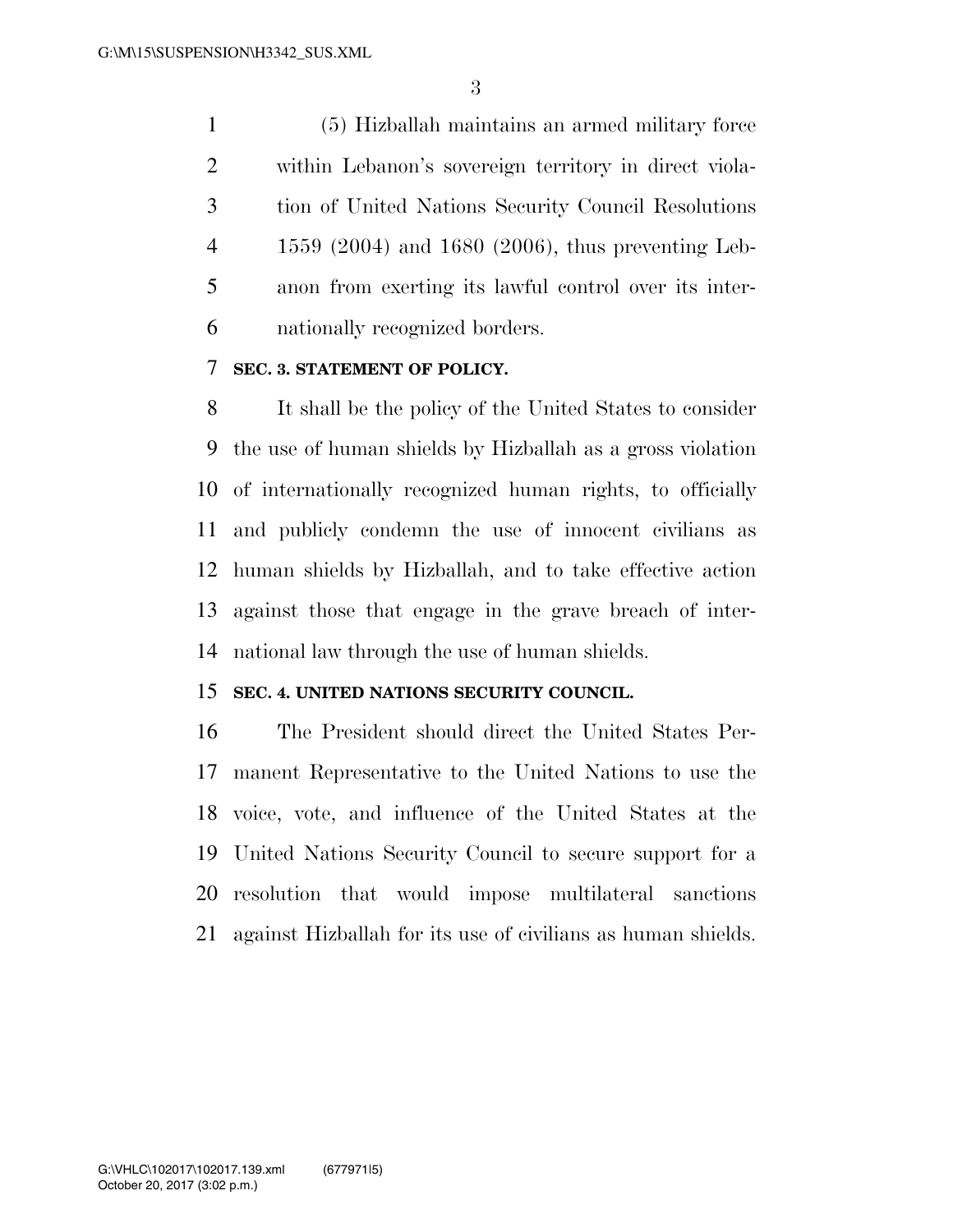| 1              | SEC. 5. IDENTIFICATION OF FOREIGN PERSONS THAT ARE          |
|----------------|-------------------------------------------------------------|
| $\overline{2}$ | RESPONSIBLE FOR GROSS VIOLATIONS OF                         |
| 3              | <b>INTERNATIONALLY</b><br><b>RECOGNIZED</b><br><b>HUMAN</b> |
| $\overline{4}$ | RIGHTS BY REASON OF USE BY HIZBALLAH                        |
| 5              | OF CIVILIANS AS HUMAN SHIELDS.                              |
| 6              | (a) IN GENERAL.—The President shall impose sanc-            |
| 7              | tions described in subsection (c) with respect to each per- |
| 8              | son on the list required under subsection (b).              |
| 9              | $(b)$ LIST.—                                                |
| 10             | (1) IN GENERAL.—Not later than 120 days                     |
| 11             | after the date of the enactment of this Act, the            |
| 12             | President shall transmit to the appropriate congres-        |
| 13             | sional committees a list of the following:                  |
| 14             | (A) Each foreign person that the President                  |
| 15             | determines, based on credible evidence, is a                |
| 16             | member of Hizballah, or acting on behalf of                 |
| 17             | Hizballah, that is responsible for or complicit             |
| 18             | in, or responsible for ordering, controlling, or            |
| 19             | otherwise directing, the use of civilians<br>as             |
| 20             | human shields.                                              |
| 21             | (B) Each foreign person, or agency or in-                   |
| 22             | strumentality of a foreign state, that the Presi-           |
| 23             | dent determines has provided, attempted to pro-             |
| 24             | vide, or significantly facilitated the provision of,        |
| 25             | material support to a person described in sub-              |
| 26             | paragraph $(A)$ .                                           |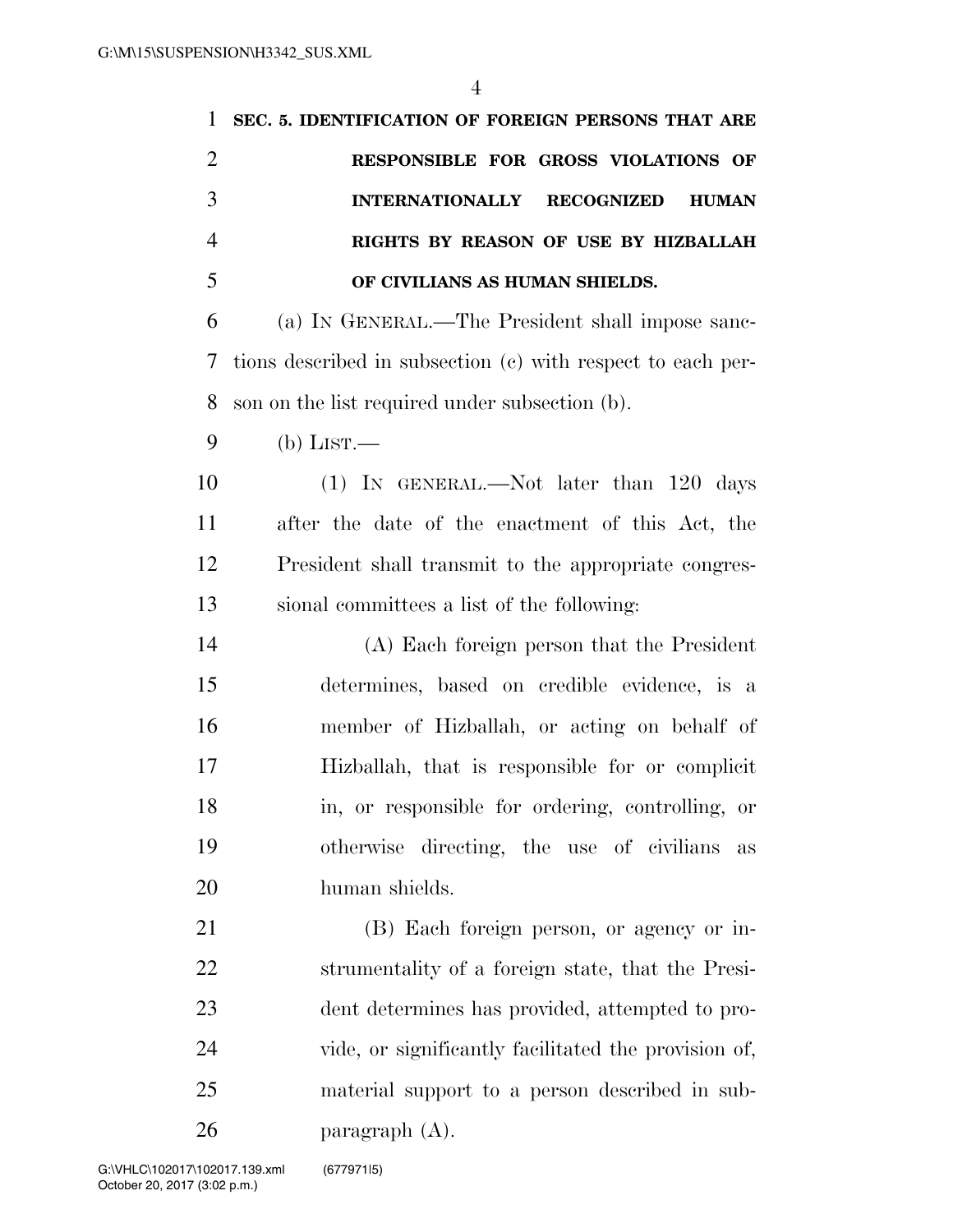(2) UPDATES.—The President shall transmit to the appropriate congressional committees an update of the list required under paragraph (1) as new in-formation becomes available.

 (c) SANCTIONS DESCRIBED.—The sanctions to be imposed on a foreign person or an agency or instrumen- tality of a foreign state on the list required under sub-section (b) are the following:

 (1) BLOCKING OF PROPERTY.—The President shall exercise all of the powers granted to the Presi- dent under the International Emergency Economic Powers Act (50 U.S.C. 1701 et seq.) to the extent necessary to block and prohibit all transactions in property and interests in property of the foreign per- son or of such agency or instrumentality of a foreign state if such property or interests in property are in the United States, come within the United States, or are or come within the possession or control of a United States person.

20 (2) ALIENS INELIGIBLE FOR VISAS, ADMISSION, OR PAROLE.—

 (A) VISAS, ADMISSION, OR PAROLE.—An alien who the Secretary of State or the Sec-retary of Homeland Security determines is a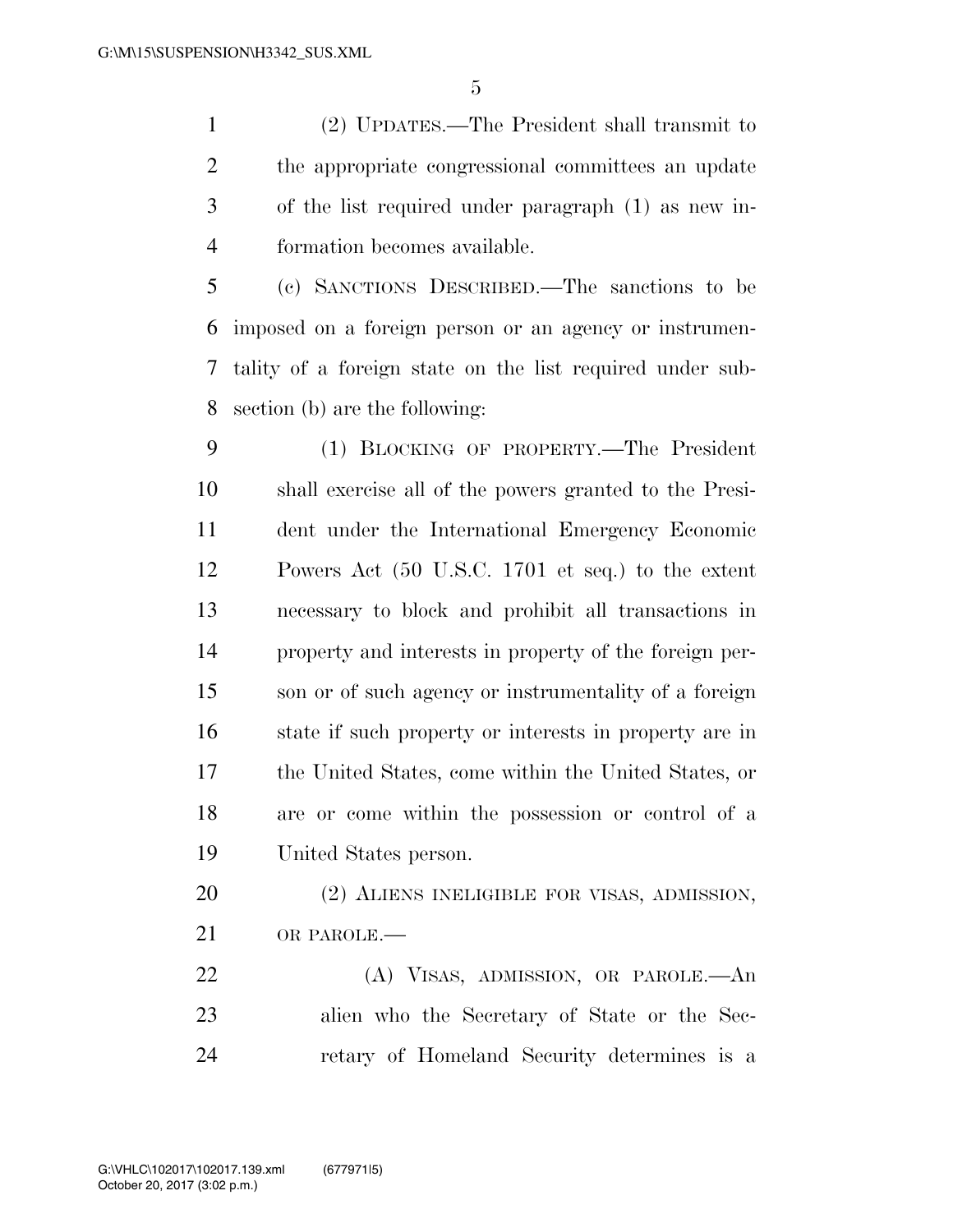| $\mathbf{1}$   | foreign person on the list required under sub- |
|----------------|------------------------------------------------|
| $\overline{2}$ | section (b) is $-$                             |
| 3              | (i) inadmissible to the United States;         |
| $\overline{4}$ | (ii) ineligible to receive a visa or other     |
| 5              | documentation to enter the United States;      |
| 6              | and                                            |
| 7              | (iii) otherwise ineligible to be admitted      |
| 8              | or paroled into the United States or to re-    |
| 9              | ceive any other benefit under the Immigra-     |
| 10             | tion and Nationality Act (8 U.S.C. 1101 et     |
| 11             | $seq.$ ).                                      |
| 12             | (B) CURRENT VISAS REVOKED.—                    |
| 13             | (i) IN GENERAL.—Any visa or other              |
| 14             | documentation issued to an alien who is a      |
| 15             | foreign person on the list required under      |
| 16             | subsection (b), regardless of when such        |
| 17             | visa or other documentation was issued,        |
| 18             | shall be revoked and such alien shall be de-   |
| 19             | nied admission to the United States.           |
| 20             | (ii) EFFECT OF REVOCATION.—A rev-              |
| 21             | ocation under clause (i)—                      |
| 22             | (I) shall take effect immediately;             |
| 23             | and                                            |
| 24             | (II) shall automatically cancel                |
| 25             | any other valid visa or documentation          |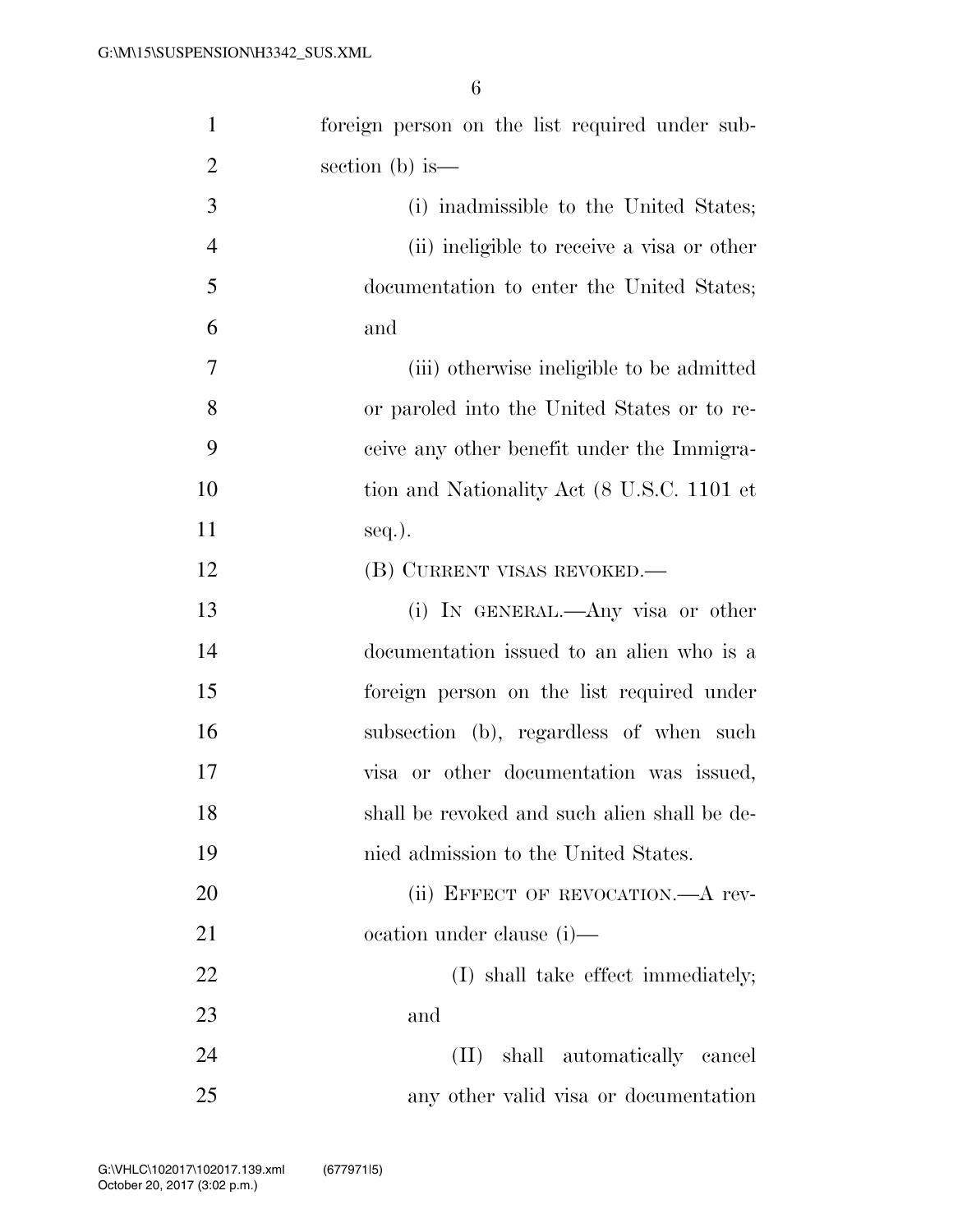| $\mathbf{1}$   | that is in the possession of the alien                  |
|----------------|---------------------------------------------------------|
| $\overline{2}$ | who is the subject of such revocation.                  |
| $\mathfrak{Z}$ | (3) PENALTIES.—The penalties provided for in            |
| $\overline{4}$ | subsections (b) and (c) of section 206 of the Inter-    |
| 5              | national Emergency Economic Powers Act (50              |
| 6              | U.S.C. 1705) shall apply to a person that knowingly     |
| 7              | violates, attempts to violate, conspires to violate, or |
| 8              | causes a violation of regulations promulgated to        |
| 9              | carry out this section to the same extent that such     |
| 10             | penalties apply to a person that knowingly commits      |
| 11             | an unlawful act described in section $206(a)$ of such   |
| 12             | Act.                                                    |
| 13             | (4) REGULATORY AUTHORITY.—                              |
| 14             | (A) IN GENERAL.—The President may ex-                   |
| 15             | ercise all authorities provided to the President        |
| 16             | under sections 203 and 205 of the International         |
| 17             | Emergency Economic Powers Act (50 U.S.C.                |
| 18             | 1702 and 1704) for purposes of carrying out             |
| 19             | this section.                                           |
| 20             | ISSUANCE OF REGULATIONS.-Not<br>(B)                     |
| 21             | later than 180 days after the date of the enact-        |
| 22             | ment of this Act, the President shall, promul-          |
| 23             | gate regulations as necessary for the implemen-         |
| 24             | tation of this section and the amendments made          |
| 25             | by this section.                                        |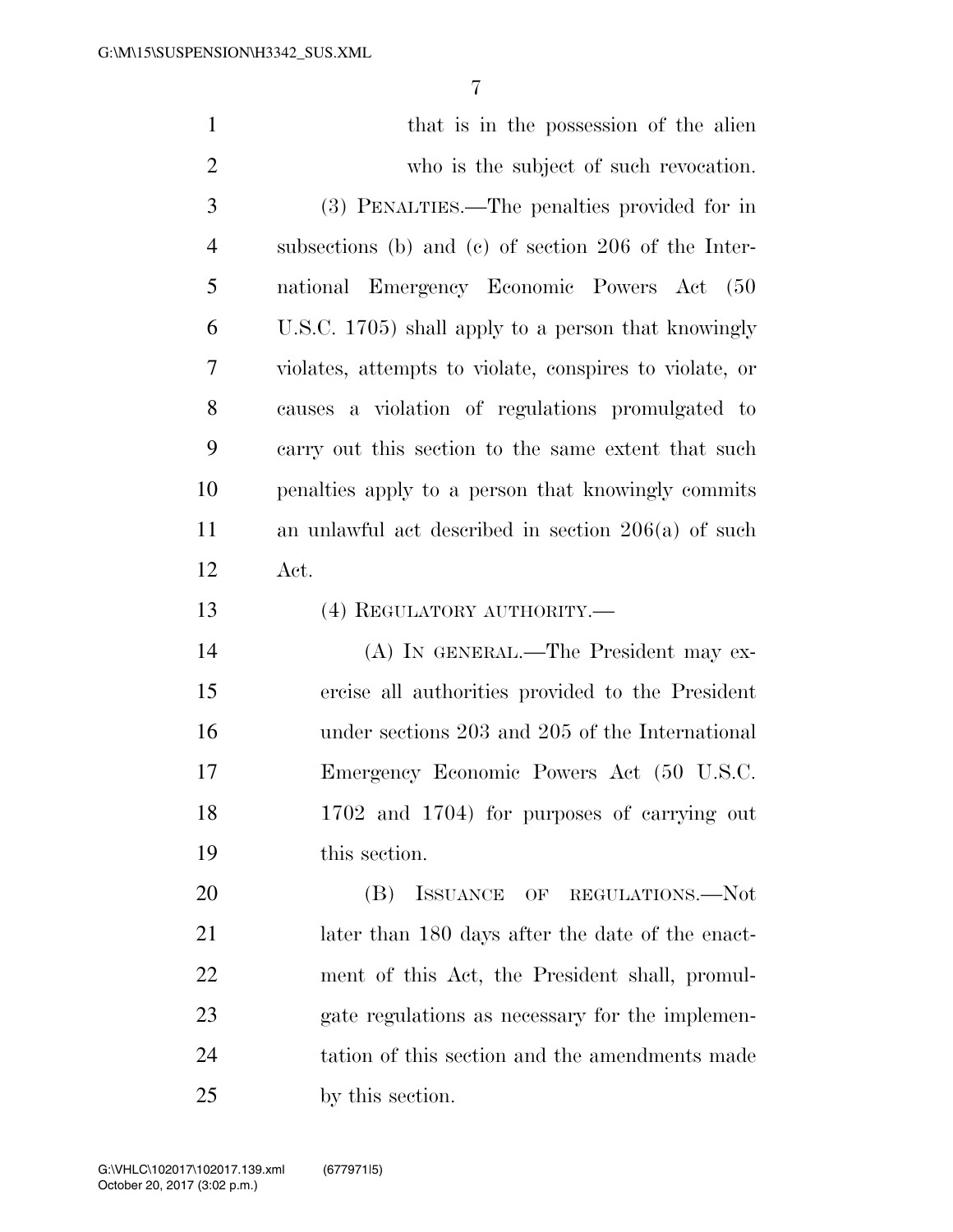(C) NOTIFICATION TO CONGRESS.—Not later than ten days before the promulgation of regulations under subparagraph (B), the Presi- dent shall brief the appropriate congressional committees on the proposed regulations and the provisions of this section that the regulations are implementing.

 (5) RULE OF CONSTRUCTION.—Nothing in this section may be construed to limit the authority of the President pursuant to the International Emer- gency Economic Powers Act (50 U.S.C. 1701 et seq.) or any other relevant provision of law.

 (d) WAIVER.—The President may waive the applica- tion of sanctions under this section for periods not to ex- ceed 120 days with respect to a foreign person, or an agen- cy or instrumentality of a foreign state, if the President reports to the appropriate congressional committees that such waiver is vital to the national security interests of the United States.

 (e) EXEMPTIONS.—Any activity subject to the report- ing requirements under title V of the National Security Act of 1947 (50 U.S.C. 3091 et seq.), or to any authorized intelligence activities of the United States.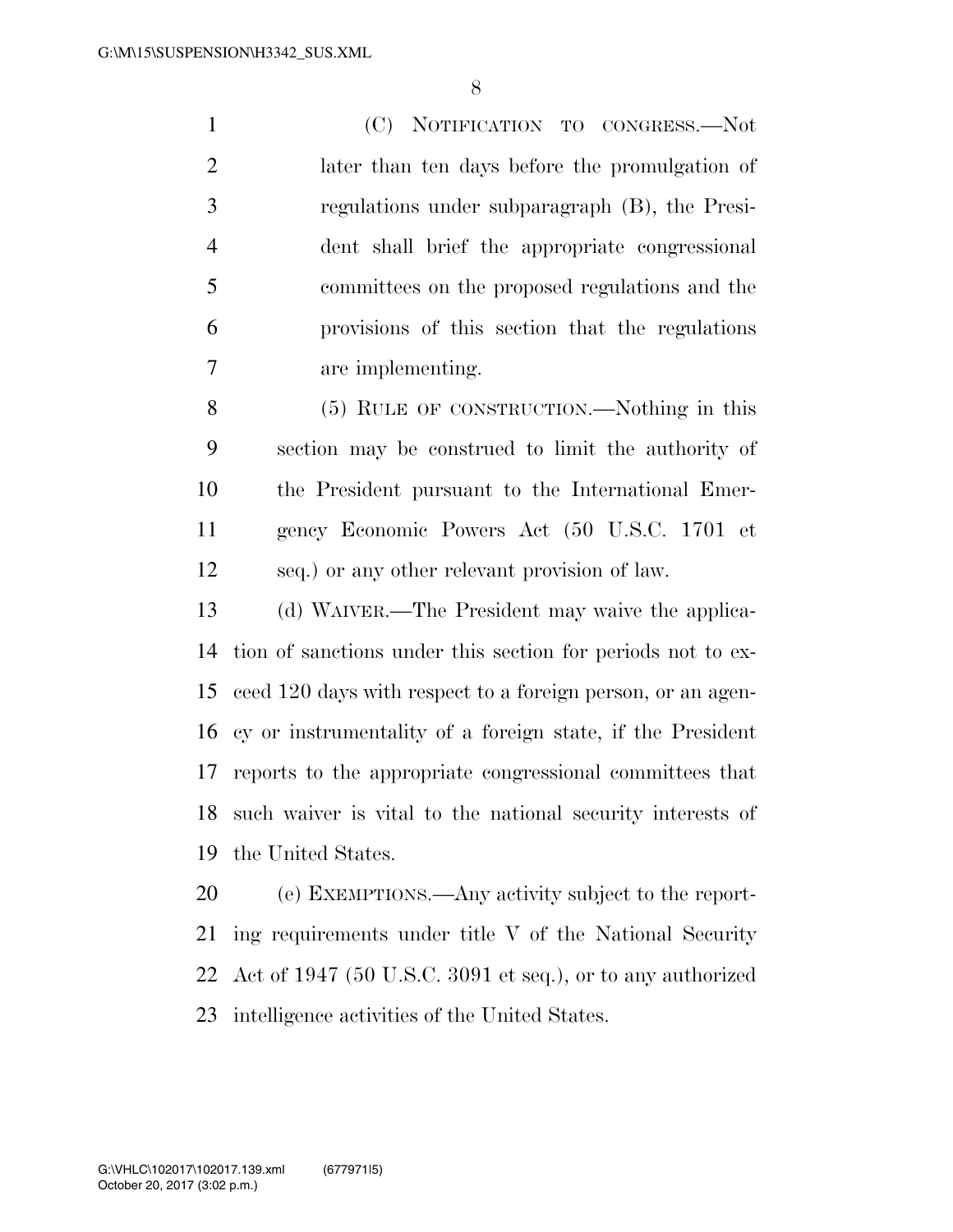# **SEC. 6. REPORT.**

| 2  | (a) REPORT.—Not later than 180 days after the date         |
|----|------------------------------------------------------------|
| 3  | of the enactment of this Act, the President shall submit   |
| 4  | to the appropriate congressional committees a report con-  |
| 5  | taining a determination on whether each person described   |
| 6  | in subsection (b) meets the criteria described in subpara- |
| 7  | graph (A) or (B) of section $5(b)(1)$ .                    |
| 8  | (b) PERSONS DESCRIBED.—The persons described in            |
| 9  | this subsection are the following:                         |
| 10 | (1) The Secretary General of Hizballah.                    |
| 11 | (2) Members of the Hizballah Politburo.                    |
| 12 | (3) Any other senior members of Hizballah or               |
| 13 | other associated entities that the President deter-        |
| 14 | mines to be appropriate.                                   |
| 15 | (4) Any person, or agency or instrumentality of            |
| 16 | a foreign state that the President determines pro-         |
| 17 | vides material support to Hizballah that supports its      |
| 18 | use of civilians as human shields.                         |
| 19 | (c) FORM OF REPORT; PUBLIC AVAILABILITY.-                  |
| 20 | (1) FORM.—The report required under sub-                   |
| 21 | section (a) shall be submitted in unclassified form,       |
| 22 | but may contain a classified annex.                        |
| 23 | (2) PUBLIC AVAILABILITY.—The unclassified                  |
| 24 | portion of such report shall be made available to the      |
| 25 | public and posted on the internet website of the De-       |
| 26 | partment of State—                                         |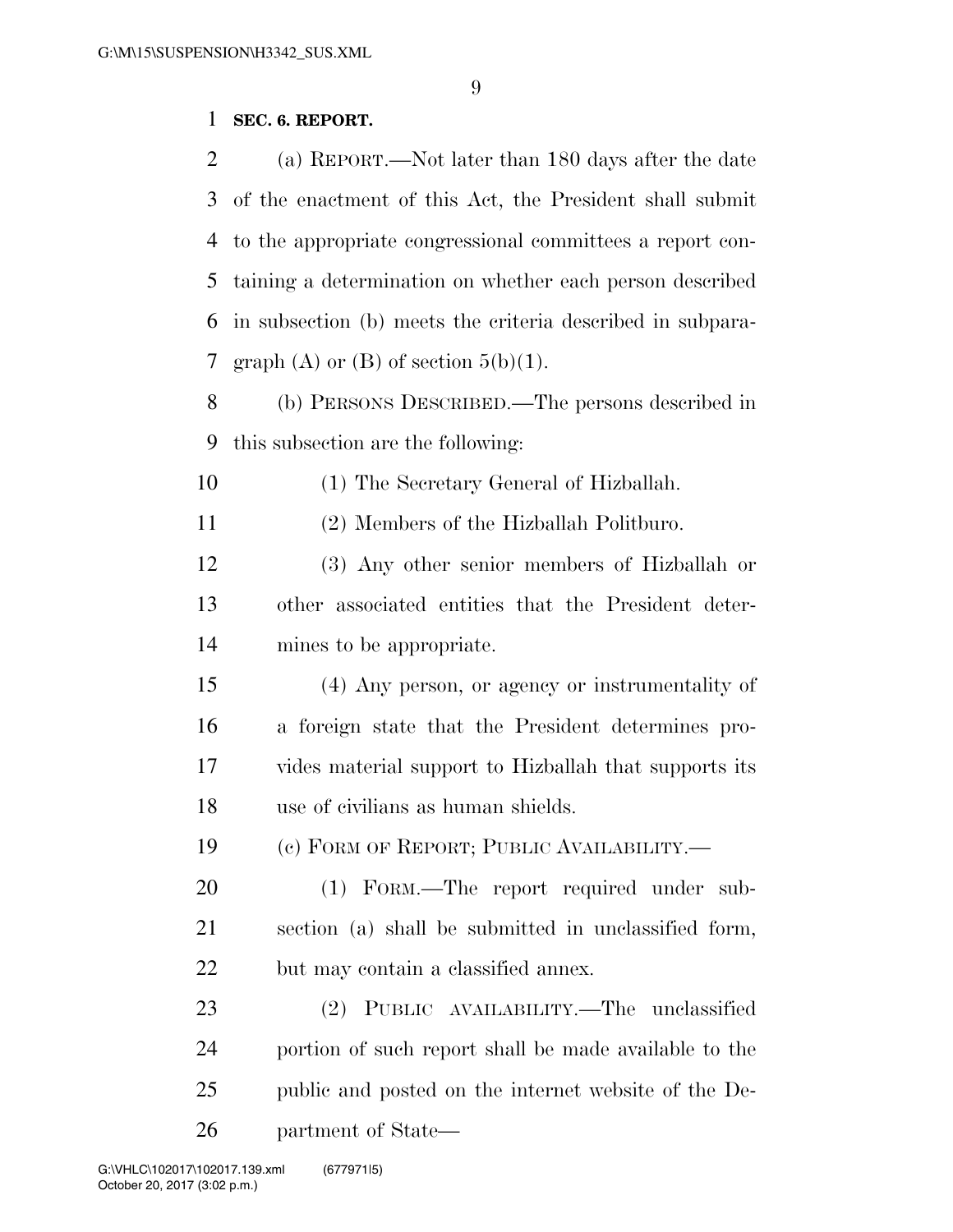| $\mathbf{1}$   | (A) in English, Farsi, Arabic, and Azeri;           |
|----------------|-----------------------------------------------------|
| $\overline{2}$ | and                                                 |
| 3              | (B) in pre-compressed, easily downloadable          |
| $\overline{4}$ | versions that are made available in all appro-      |
| 5              | priate formats.                                     |
| 6              | SEC. 7. DEFINITIONS.                                |
| 7              | In this Act:                                        |
| 8              | (1) ADMITTED; ALIEN.—The terms "admitted"           |
| 9              | and "alien" have the meanings given such terms in   |
| 10             | section 101 of the Immigration and Nationality Act  |
| 11             | $(8$ U.S.C. 1101).                                  |
| 12             | (2) AGENCY OR INSTRUMENTALITY OF A FOR-             |
| 13             | EIGN STATE.—The term "agency or instrumentality     |
| 14             | of a foreign state" has the meaning given such term |
| 15             | in section 1603(b) of title 28, United States Code. |
| 16             | (3) APPROPRIATE CONGRESSIONAL<br>COMMIT-            |

 TEES.—In this section, the term ''appropriate con-gressional committees'' means—

 (A) the Committee on Financial Services, the Committee on Foreign Affairs, the Com- mittee on Ways and Means, the Committee on 22 the Judiciary, and the Committee on Appro- priations of the House of Representatives; and (B) the Committee on Banking, Housing, and Urban Affairs, the Committee on Foreign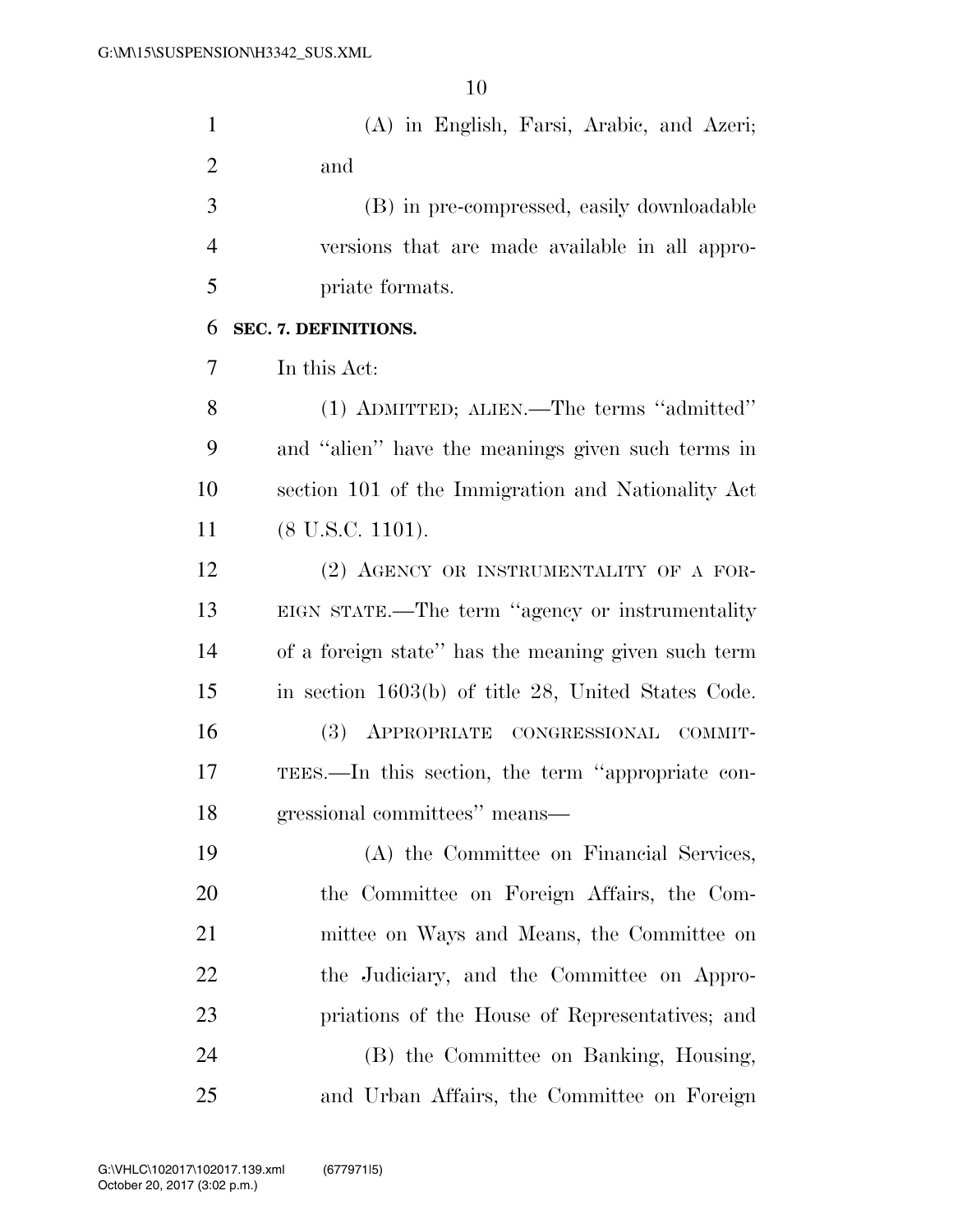| $\mathbf{1}$   | Relations, the Committee on Finance, the Com-         |
|----------------|-------------------------------------------------------|
| $\overline{2}$ | mittee on the Judiciary, and the Committee on         |
| 3              | Appropriations of the Senate.                         |
| $\overline{4}$ | (4) FOREIGN PERSON.—The term "foreign per-            |
| 5              | son" means any citizen or national of a foreign       |
| 6              | country, or any entity not organized solely under the |
| 7              | laws of the United States or existing solely in the   |
| 8              | United States.                                        |
| 9              | (5) FOREIGN STATE.—The term "foreign state"           |
| 10             | has the meaning given such term in section $1603(a)$  |
| 11             | of title 28, United States Code.                      |
| 12             | (6) UNITED STATES PERSON.—The<br>term                 |
| 13             | "United States person" means any United States        |
| 14             | citizen, permanent resident alien, entity organized   |
| 15             | under the laws of the United States (including for-   |
| 16             | eign branches), or any person in the United States.   |
| 17             | HIZBALLAH.—The term "Hizballah"<br>(7)                |
| 18             | means-                                                |
| 19             | (A) the entity known as Hizballah and des-            |
| 20             | ignated by the Secretary of State as a foreign        |
| 21             | terrorist organization pursuant to section 219        |
| 22             | of the Immigration and Nationality Act (8)            |
| 23             | U.S.C. $1189$ ; or                                    |
| 24             | (B) any person—                                       |